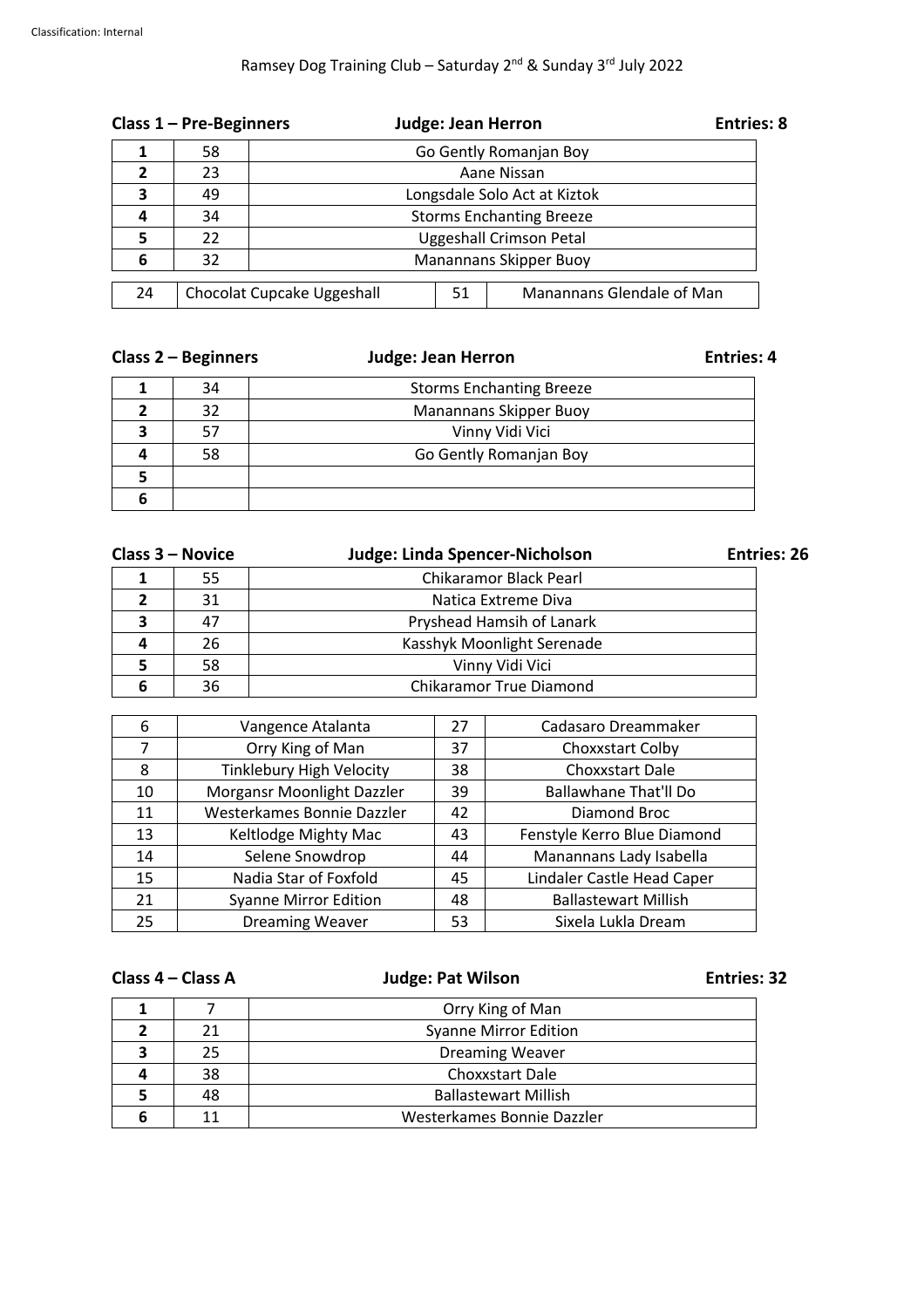## Ramsey Dog Training Club – Saturday 2<sup>nd</sup> & Sunday 3<sup>rd</sup> July 2022

| 6  | Vangence Atalanta               | 37 | Choxxstart Colby             |
|----|---------------------------------|----|------------------------------|
| 8  | <b>Tinklebury High Velocity</b> | 39 | <b>Ballawhane That'll Do</b> |
| 9  | Jarysmystic Gift from Mo        | 42 | Diamond Broc                 |
| 12 | Martius Fine Lady Nov.Ex        | 43 | Fenstyle Kerro Blue Diamond  |
| 13 | Keltlodge Mighty Mac            | 44 | Manannans Lady Isabella      |
| 15 | Nadia Star of Foxfold           | 45 | Lindaler Castle Head Caper   |
| 18 | <b>Foxbarton Prince Hal</b>     | 47 | Pryshead Hamsih of Lanark    |
| 19 | Manannans King of the Road      | 50 | <b>Newfords Marmite</b>      |
| 20 | <b>Grenaby Lead Story</b>       | 53 | Sixela Lukla Dream           |
| 26 | Kasshyk Moonlight Serenade      | 54 | Manannans Ballure Boy        |
| 29 | Manannans Sulbystripe           | 55 | Chikaramor Black Pearl       |
| 30 | Manannans Honda Legends         | 56 | Jarysmystic Am No Nition     |
| 36 | <b>Chikaramor True Diamond</b>  |    |                              |

| Class $5 - Class B$ |    | <b>Judge: Jackie Taylor</b>  | <b>Entries: 20</b> |  |  |
|---------------------|----|------------------------------|--------------------|--|--|
|                     | 45 | Lindaler Castle Head Caper   |                    |  |  |
|                     | 39 | <b>Ballawhane That'll Do</b> |                    |  |  |
| 3                   |    | Vangence Atalanta            |                    |  |  |
|                     | 13 | Keltlodge Mighty Mac         |                    |  |  |
|                     | 43 | Fenstyle Kerro Blue Diamond  |                    |  |  |
|                     | 44 | Manannans Lady Isabella      |                    |  |  |
|                     |    |                              |                    |  |  |

| 9  | Jarysmystic Gift from Mo      | 29 | <b>Manannans Sulbystripe</b> |
|----|-------------------------------|----|------------------------------|
| 12 | Martius Fine Lady Nov.Ex      | 30 | Manannans Honda Legends      |
| 16 | White Lily of Rexburn A.Ex    | 42 | Diamond Broc                 |
| 17 | Borderlass Roxy B.Ex          | 50 | <b>Newfords Marmite</b>      |
| 19 | Manannans King of the Road    | 54 | <b>Manannans Ballure Boy</b> |
| 20 | <b>Grenaby Lead Story</b>     | 56 | Jarysmystic Am No Nition     |
| 28 | <b>Foxbarton Kings Archer</b> | 59 | <b>Manannans Maughold</b>    |

| Class $6 - Class C$<br><b>Judge: Rachael Armstrong</b> |    |                                                        |  |  | <b>Entries: 8</b> |  |  |
|--------------------------------------------------------|----|--------------------------------------------------------|--|--|-------------------|--|--|
|                                                        | 17 | Borderlass Roxy B.Ex                                   |  |  |                   |  |  |
|                                                        | 35 | <b>Manannans Barrule</b>                               |  |  |                   |  |  |
| 3                                                      | 41 | My Charrey Mie Kalan                                   |  |  |                   |  |  |
|                                                        | 33 | Manannans Isla Man OW                                  |  |  |                   |  |  |
|                                                        | 46 | <b>Syanne Festive Edition</b>                          |  |  |                   |  |  |
| 6                                                      | 40 | My Charrey Mie Kai                                     |  |  |                   |  |  |
| 16                                                     |    |                                                        |  |  |                   |  |  |
|                                                        |    | White Lily of Rexburn A.Ex<br>59<br>Manannans Maughold |  |  |                   |  |  |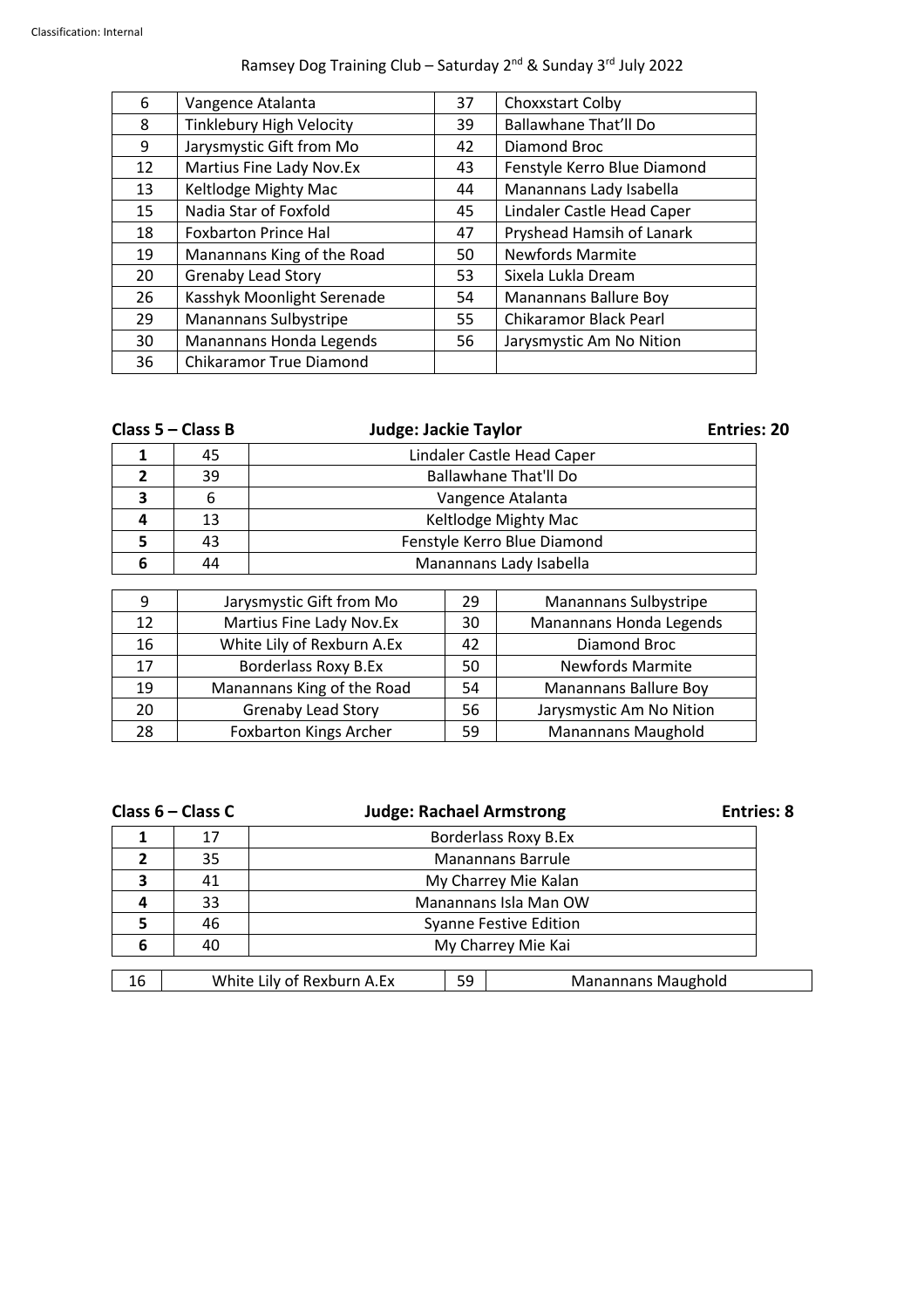| Class $7$ – Pre-Beginners  |    |                                                                       | <b>Judge: Jennifer Cain</b> |  |  |  |  |
|----------------------------|----|-----------------------------------------------------------------------|-----------------------------|--|--|--|--|
|                            | 49 | Longsdale Solo Act at Kiztok                                          |                             |  |  |  |  |
| $\boldsymbol{\mathcal{P}}$ | 23 | Aane Nissan                                                           |                             |  |  |  |  |
| 3                          | 51 | Manannans Glendale of Man                                             |                             |  |  |  |  |
| Δ                          | 58 | Go Gently Romanjan Boy                                                |                             |  |  |  |  |
|                            | 24 | Chocolat Cupcake Uggeshall                                            |                             |  |  |  |  |
| 6                          | 34 | <b>Storms Enchanting Breeze</b>                                       |                             |  |  |  |  |
|                            |    |                                                                       |                             |  |  |  |  |
| 22                         |    | <b>Uggeshall Crimson Petal</b><br>32<br><b>Manannans Skipper Buoy</b> |                             |  |  |  |  |

| Class $8 -$ Beginners | <b>Judge: Jennifer Cain</b> | <b>Entries: 4</b> |
|-----------------------|-----------------------------|-------------------|
|                       |                             |                   |

|   | 32 | <b>Manannans Skipper Buoy</b>   |
|---|----|---------------------------------|
|   | 58 | Go Gently Romanjan Boy          |
|   |    | Vinny Vici Vidi                 |
|   | 34 | <b>Storms Enchanting Breeze</b> |
|   |    |                                 |
| n |    |                                 |

### **Class 9 – Novice Judge: Jean Herron Entries: 24**

| 36 | <b>Chikaramor True Diamond</b>  |  |  |
|----|---------------------------------|--|--|
|    | <b>Tinklebury High Velocity</b> |  |  |
| 10 | Morgansr Moonlight Dazzler      |  |  |
| 77 | Cadasaro Dreammaker             |  |  |
| 48 | <b>Ballastewart Millish</b>     |  |  |
|    | Choxxstart Colby                |  |  |

| 1             | Lanlywd Lady of the Lake at  | 39 | Ballawhane That'll Do       |
|---------------|------------------------------|----|-----------------------------|
|               | Jarysmystic                  |    |                             |
| $\mathcal{P}$ | Lanlywd Sagittaruis at       | 42 | Diamond Broc                |
|               | Jarysmystic                  |    |                             |
| 3             | Sarkam Puts Me on Every      | 43 | Fenstyle Kerro Blue Diamond |
|               | Cloud                        |    |                             |
| 6             | Vangence Atalanta            | 44 | Manannans Lady Isabella     |
| 7             | Orry King of Man             | 45 | Lindaler Castle Head Caper  |
| 11            | Westerkames Bonnie Dazzler   | 47 | Pryshead Hamish of Lanark   |
| 21            | <b>Syanne Mirror Edition</b> | 53 | Sixela Lukla Dream          |
| 26            | Kasshyk Moonlight Serenade   | 55 | Chikaramor Black Pearl      |
| 38            | <b>Choxxstart Dale</b>       | 57 | Vinny Vici Vidi             |

### **Class 10 – Class A Judge: Linda Spencer-Nicholson Entries: 27**

|   | 57 | Vinny Vici Vidi            |  |  |
|---|----|----------------------------|--|--|
|   |    | Vangence Atalanta          |  |  |
|   | 42 | Diamond Broc               |  |  |
|   | 55 | Chikaramor Black Pearl     |  |  |
|   | 53 | Sixela Lukla Dream         |  |  |
| b | 45 | Lindaler Castle Head Caper |  |  |